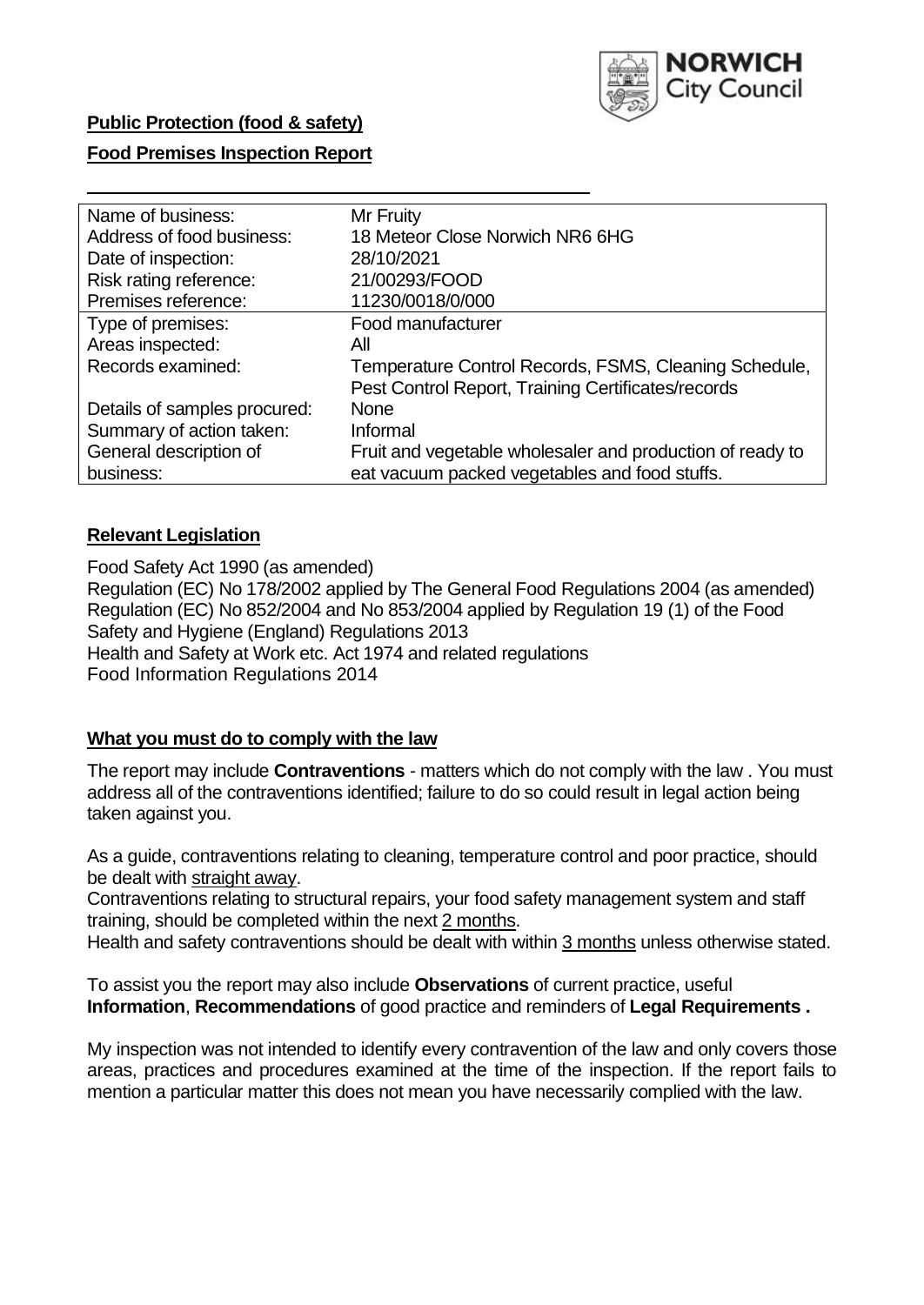# **FOOD SAFETY**

### **How we calculate your Food Hygiene Rating:**

 The food safety section has been divided into the three areas which you are scored against for the hygiene rating: 1. food hygiene and safety procedures, 2. structural requirements and 3. confidence in management/control procedures. Each section begins with a summary of what was observed and the score you have been given. Details of how these scores combine to produce your overall food hygiene rating are shown in the table.

| <b>Compliance Area</b>                     |          |    |                | <b>You Score</b> |                |    |           |    |                |  |  |
|--------------------------------------------|----------|----|----------------|------------------|----------------|----|-----------|----|----------------|--|--|
| Food Hygiene and Safety                    |          |    |                | $\Omega$         | 5              | 10 | 15        | 20 | 25             |  |  |
| <b>Structure and Cleaning</b>              |          |    | $\Omega$       | 5                | 10             | 15 | 20        | 25 |                |  |  |
| Confidence in management & control systems |          |    | $\overline{0}$ | 5                | 10             | 15 | 20        | 30 |                |  |  |
|                                            |          |    |                |                  |                |    |           |    |                |  |  |
| <b>Your Total score</b>                    | $0 - 15$ | 20 | $25 - 30$      |                  | $35 - 40$      |    | $45 - 50$ |    | > 50           |  |  |
| <b>Your Worst score</b>                    | 5        | 10 | 10             |                  | 15             |    | 20        |    | $\blacksquare$ |  |  |
|                                            |          |    |                |                  |                |    |           |    |                |  |  |
| <b>Your Rating is</b>                      | 5        | 4  | 3              |                  | $\overline{2}$ |    |           |    | $\Omega$       |  |  |

Your Food Hygiene Rating is 5 - a very good standard



# **1. Food Hygiene and Safety**

 with legal requirements. You have safe food handling practices and procedures and all the Food hygiene standards are high. You demonstrated a very good standard of compliance necessary control measures to prevent cross-contamination are in place. Some minor contraventions require your attention. **(Score 5)** 

### Contamination risks

 with bacteria or allergens or its physical contamination with dirt, foreign objects or **Contravention** The following exposed food to the general risk of cross-contamination chemicals:

• worn chopping boards

### Hand-washing

**Contravention** The following indicated that hand-washing was not suitably managed::

• hot water supply was slow some dedicated wash hand basins

### **2. Structure and Cleaning**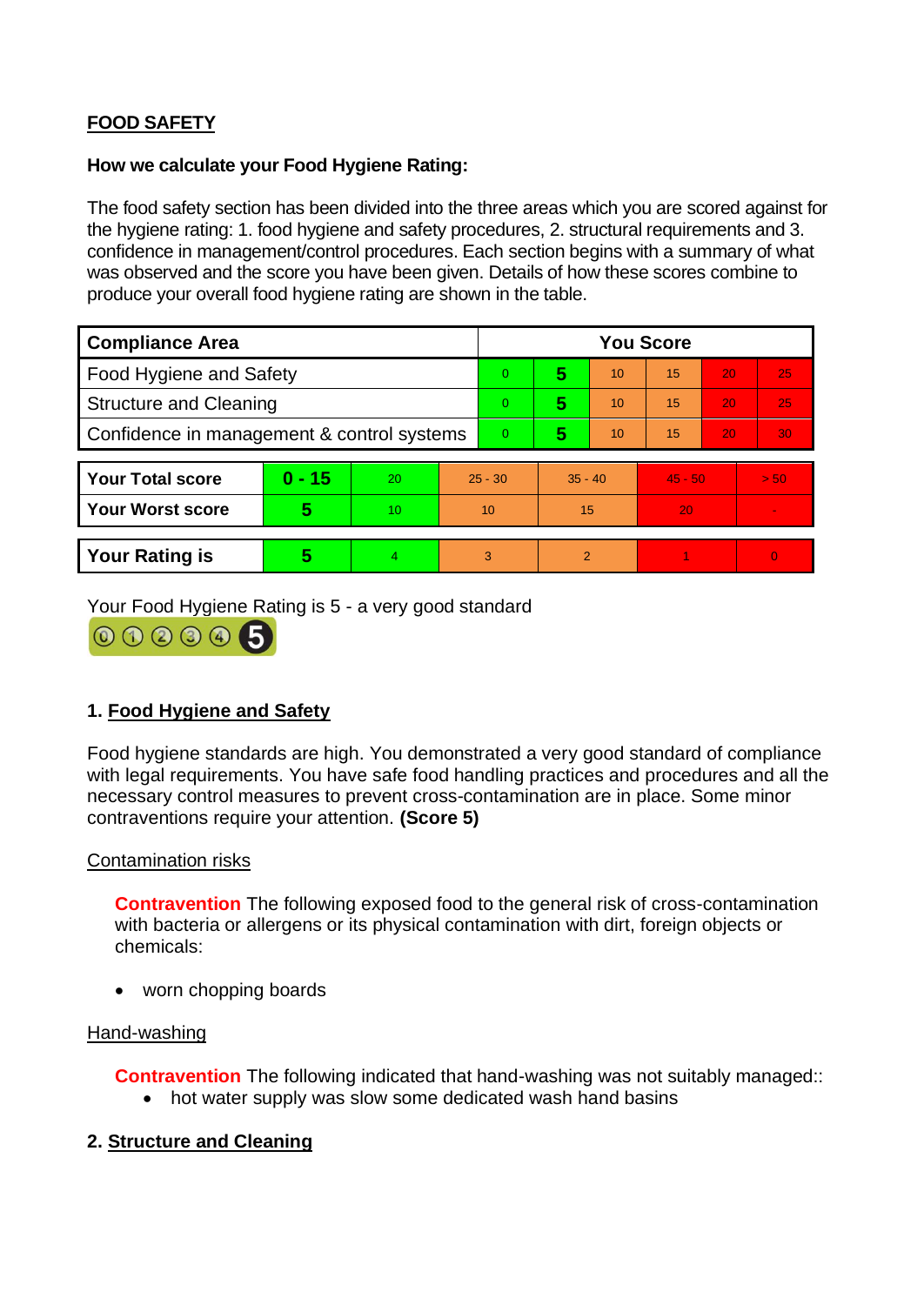The structure facilities and standard of cleaning and maintenance are all of a good standard and only minor repairs and/or improvements are required. Pest control and waste disposal provisions are adequate. The minor contraventions require your attention. **(Score 5)** 

## Cleaning of Structure

**Contravention** The following items were dirty and require more frequent and thorough cleaning:

- floor/wall junctions
- behind and under equipment
- nut room and middle room require improved levels of cleaning to walls, floor and ceiling.

#### **Maintenance**

**Contravention** The following had not been suitably maintained and must be repaired or replaced:

- worn and / or peeling paint
- broken windows
- damaged silicon seal to gaps in floor in main production room
- one of the insectocutors was not working in main production room.
- rust to stainless steel/metal tables in main production room.

### Pest Control

**Contravention** Pest proofing is inadequate particularly in the following areas::

• open windows in nut and middle room.

### **3. Confidence in Management**

 of compliance with the law. You have a good track record. There are some minor A food safety management system is in place and you demonstrate a very good standard contraventions which require your attention.Your staff are suitably supervised and trained. You have a good track record. There are some minor contraventions which require your attention. **(Score 5)** 

### Type of Food Safety Management System Required

**Observation** Your SFBB/food safety management system was in place and working well. I was confident you had effective control over hazards to food.

**Observation** You were date labelling perishable foods appropriately and could demonstrate effective control over food spoilage organisms.

**Observation** You had colour-coded equipment and effective separation between raw and ready-to-eat food at all stages in your operation.